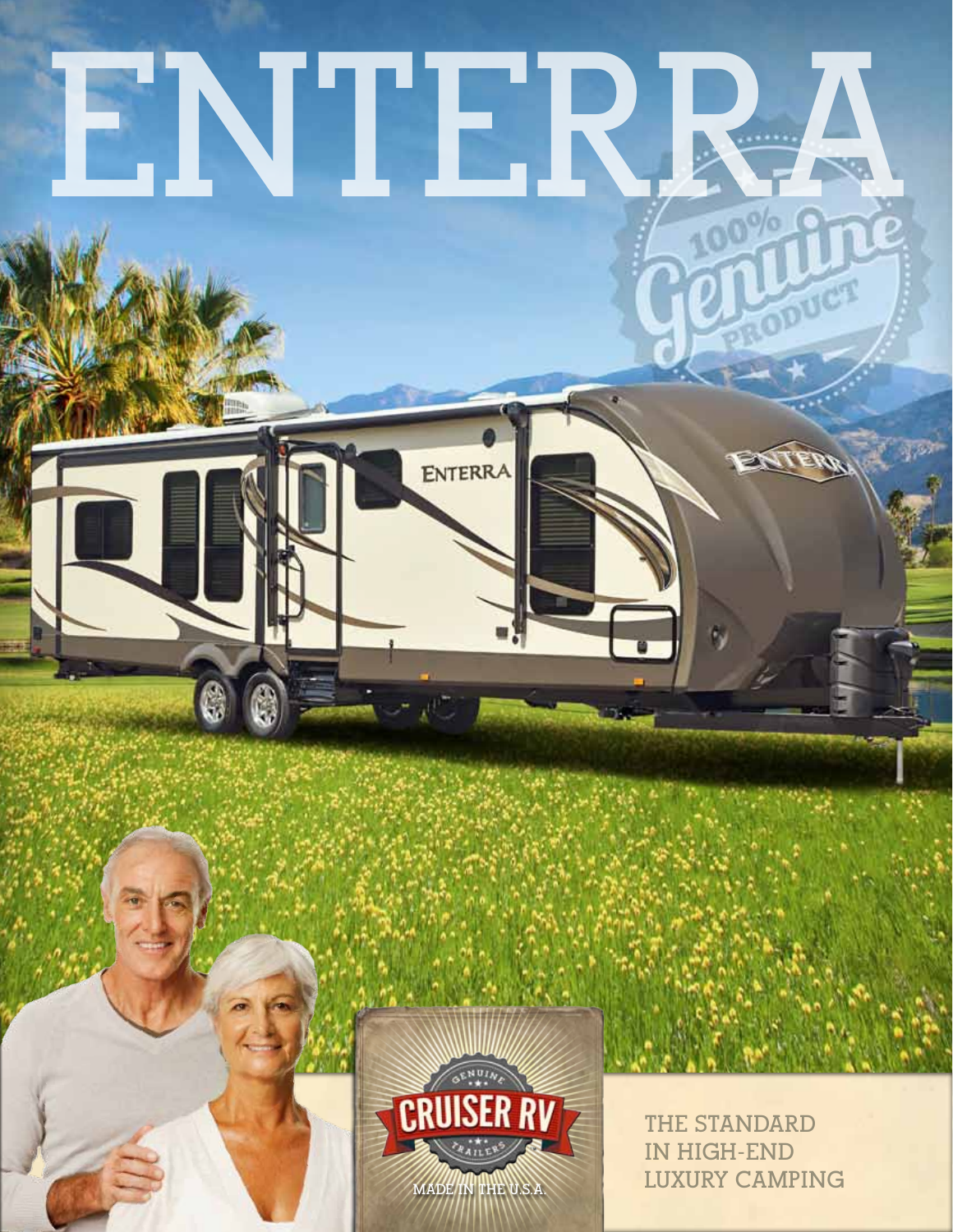# **LIKE A LUXURY FIFTH WHEEL WITH LIGHTER,TRAVEL TRAILER INNOVATION**

 $\blacktriangledown$ 

ABOVE: New elite features include atrium windows in the slideout, freestanding table and chairs, LED flush ceiling lights and decorative lighting in the 314RES model. This is like a Luxury Five'r in a travel trailer! hh

Aler

exite.

**STAG** 

**ENTERR** 

T

BELOW: The 29RBS shown here brings the elite features into a smaller floor plan. No sacrifice though thanks to solid surface countertops, pull-out kitchen faucet, leather designer furniture and more.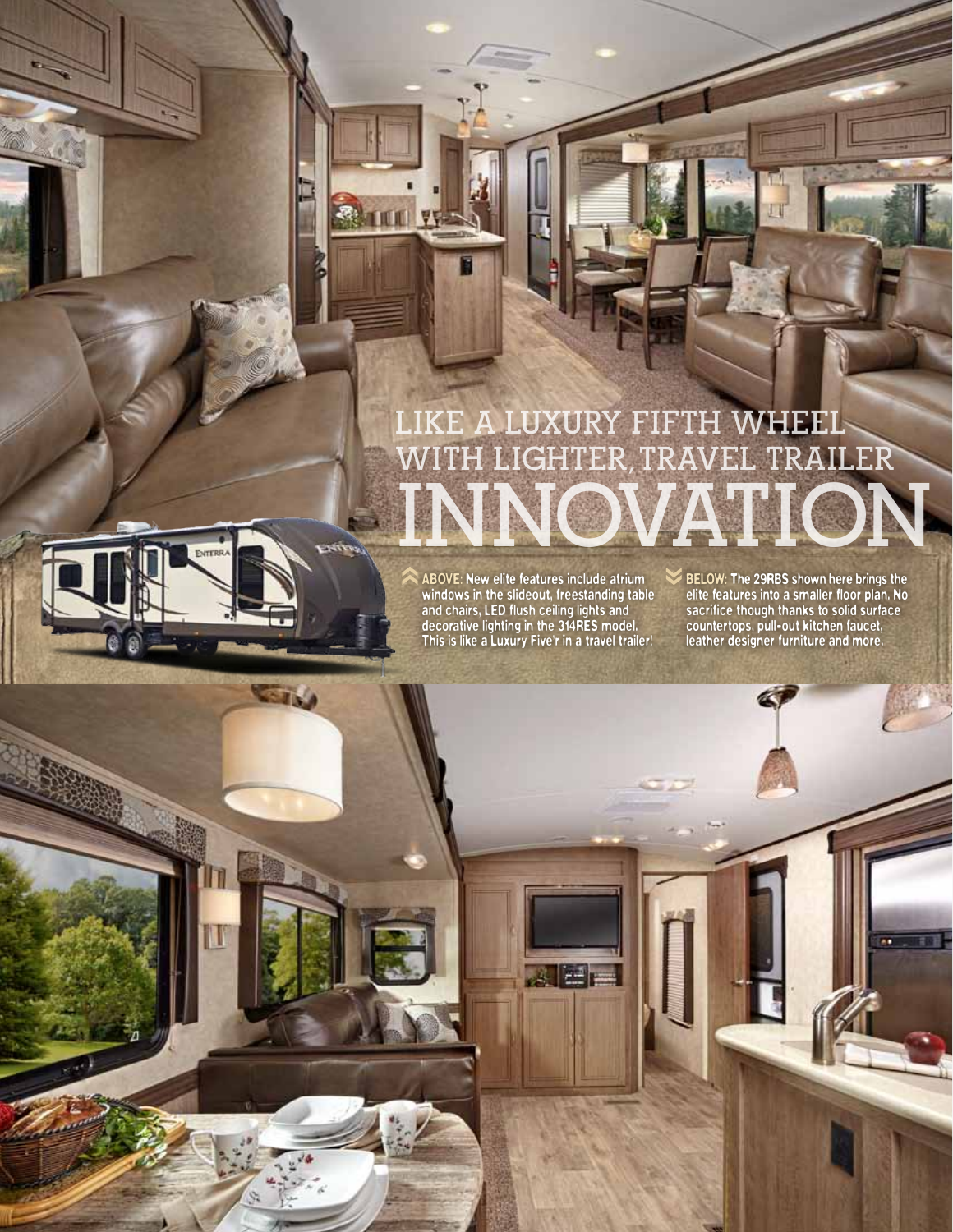

SHOWER: Radiused glass shower enclosure on all corner shower models is top of the line.

SOFA: All Enterra models come with this standard tri-fold sofa upgrade. Best in the industry.

GALLEY: Stacked cabinet design, custom tile backsplash and stainless steel appliances!

FEATURES: Optional 32" LED TV in standard swivel stand can be viewed from bedroom or livingroom. And notice the large pull-out pantry. BEDROOM: Lots of storage under this Queen bed in the private bedroom with many other amenities.



# **INTERIOR COLORS**



Brookwood



Mystic Quartz